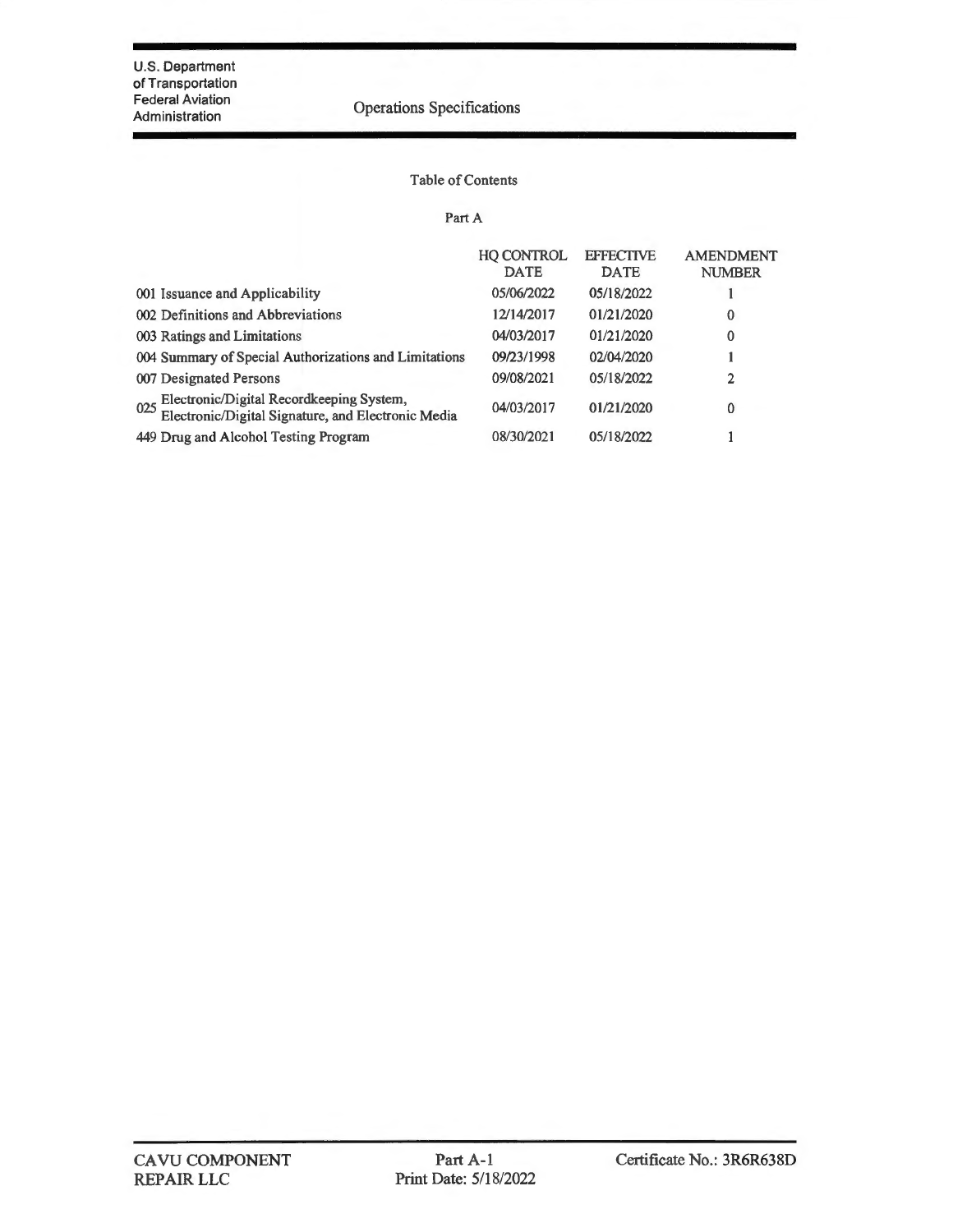Administration Operations Specifications

# **A00l . Issuance and Applicability HQ Control: 05/06/2022**

**HQ Revision: 0Sf** 

a. These operations specifications are issued to CA VU COMPONENT REPAIR LLC, a The repair station certificate holder shall conduct operations in accordance with **14** CFR Part 145 and these operations specifications.

The certificate holder's address:

Fixed Location: 7717 East Ray Road Suite 101 Mesa, Arizona 85212

Mailing Address: 7717 East Ray Road Suite 101 Mesa, Arizona 85212

b. The holder of these operations specifications is the holder of certificate number 3R6R638D and shall hereafter be referred to as the "certificate holder".

c. These operations specifications are issued as part of this repair station certificate and are in effect as of the date approval is effective. This certificate and these operations specifications shall remain in effect until the certificate for a repair station that is located in the United States is surrendered, suspended, or revoked.

e. The certificate holder is authorized to use only the business name which appears on the certificate to conduct the operations described in subparagraph a.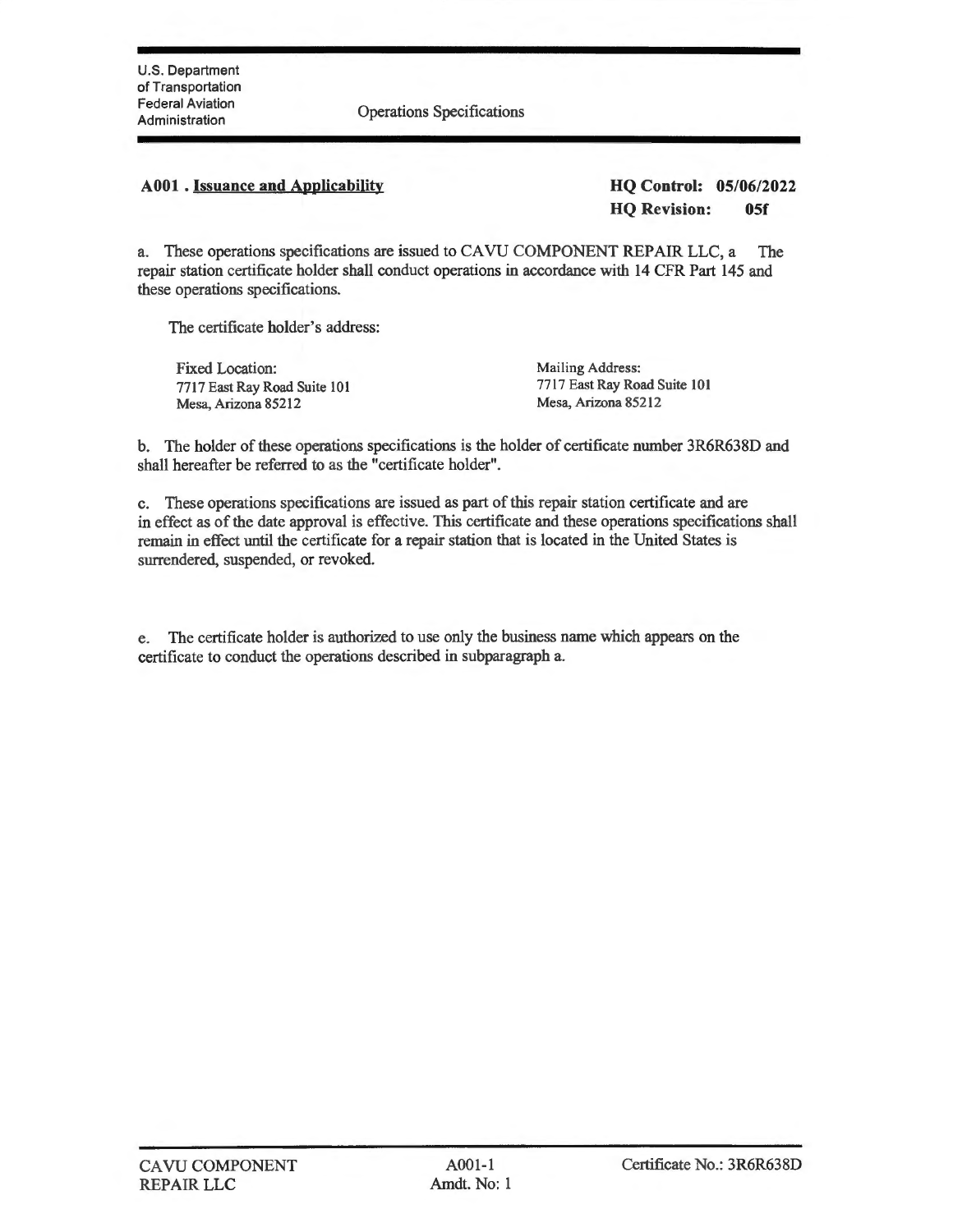U.S. Department of Transportation Federal Aviation

Administration Operations Specifications

- 1. Issued by the Federal Aviation Administration.
- 2. These Operations Specifications are approved by direction of the Administrator .



Digitally signed by Randy L Weese, Principal Maintenance Inspector (WP07) [l] EFFECTIVE DATE: 5/18/2022, [2] AMENDMENT#: l DATE: 2022.05.18 08:58:16 -05:00

3. I hereby accept and receive the Operations Specifications in this paragraph.

 $\frac{5}{18}$  22

Damian Allen, Vice President of Operations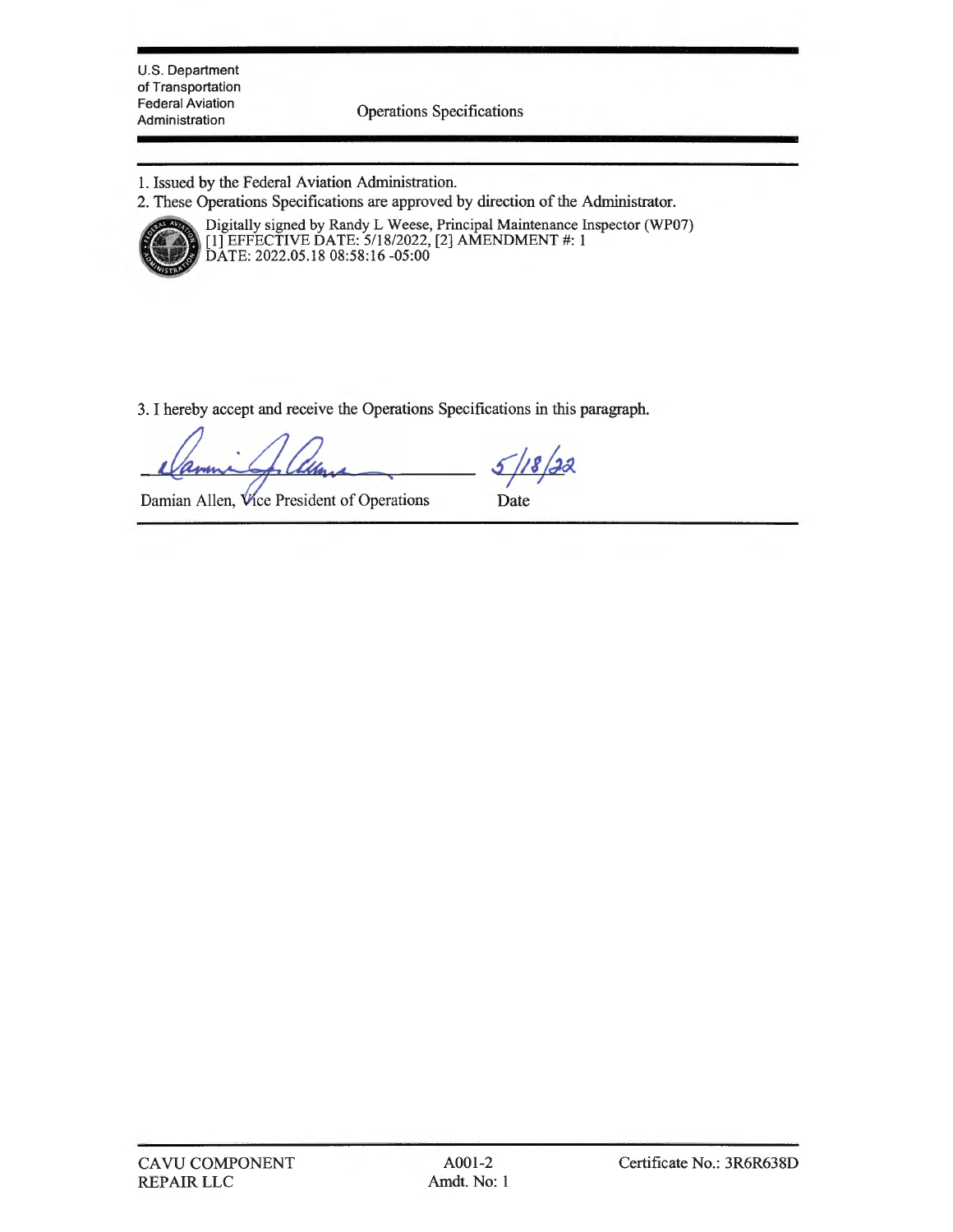**Federal Aviation**<br>Administration **Operations** Specifications

# **A002** . **Definitions and Abbreviations HQ Control: 12/14/2017**

**HQ Revision: 05d** 

Unless otherwise defined in these operations specifications, all words, phrases, definitions, and abbreviations have identical meanings to those used in 14 CFR and 49 U.S.C., as cited in Public Law 103-272, as amended. Additionally, the definitions listed below are applicable to operations conducted in accordance with these operations specifications.

| <b>BASA</b>                               | The Bilateral Aviation Safety Agreement (BASA) is an executive<br>agreement concluded between the United States and a foreign country<br>for the purpose of promoting aviation safety; also known as an<br>Agreement for the Promotion of Aviation Safety.                                                              |  |
|-------------------------------------------|-------------------------------------------------------------------------------------------------------------------------------------------------------------------------------------------------------------------------------------------------------------------------------------------------------------------------|--|
| Certificate Holder                        | In these operations specifications, the term "certificate holder" means<br>the holder of the repair station certificate described in these operations<br>specifications in Part A paragraph A001 and any of its officers,<br>employees, or agents used in the conduct of operations under this<br>certificate.          |  |
| <b>CAAS</b>                               | Civil Aviation Authority of Singapore                                                                                                                                                                                                                                                                                   |  |
| <b>CFR</b>                                | Code of Federal Regulations                                                                                                                                                                                                                                                                                             |  |
| <b>Class Rating</b>                       | As used with respect to the certification, ratings, privileges of<br>airframes, powerplants, propellers, radios, instruments, and<br>accessories within a category having similar operating characteristics.                                                                                                            |  |
| <b>EASA</b>                               | <b>European Aviation Safety Agency</b>                                                                                                                                                                                                                                                                                  |  |
| <b>EASA Accountable</b><br><b>Manager</b> | The manager who has corporate authority for ensuring that all<br>maintenance required by the customer can be financed and carried out<br>to the standard required by the EASA full-member Authority.                                                                                                                    |  |
| EU                                        | European Union                                                                                                                                                                                                                                                                                                          |  |
| <b>Exemption</b>                          | An authorization that permits an alternate means of compliance with a<br>specific CFR. The exemption must meet the procedural requirements<br>of 14 CFR Part 11.                                                                                                                                                        |  |
| <b>FOCA</b>                               | Federal Office of Civil Aviation                                                                                                                                                                                                                                                                                        |  |
| <b>FAA Accountable</b><br><b>Manager</b>  | A person designated by the certificated repair station who is<br>responsible for and has authority over all repair station operations that<br>are conducted under 14 CFR Part 145, including ensuring that the<br>repair station's personnel follow the regulations and serving as the<br>primary contact with the FAA. |  |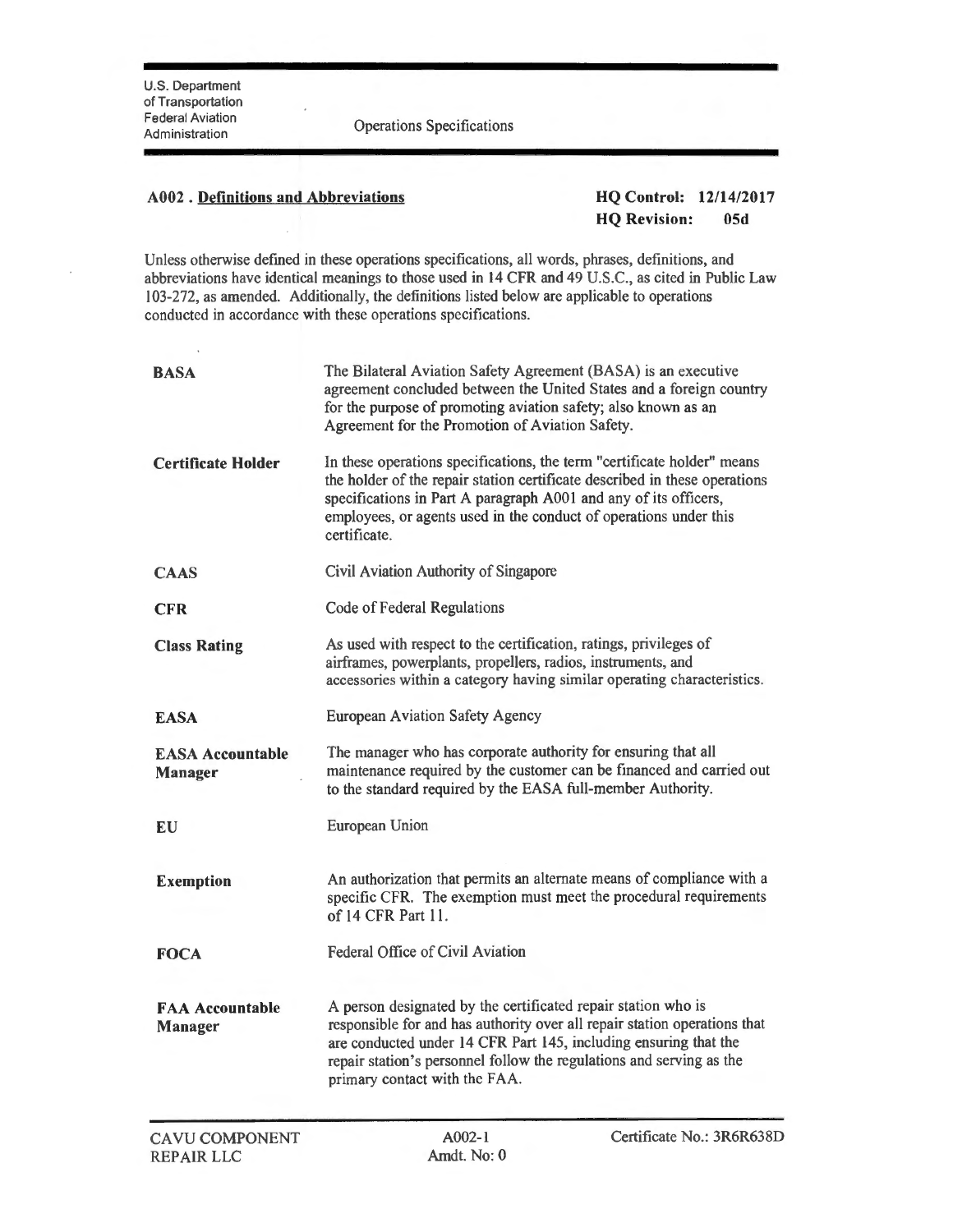| U.S. Department<br>of Transportation<br>Federal Aviation<br>Administration     | Operations Specifications                                                                                                                                                                                                                                                                                                                                                                                                                                                                                                                                                                                |
|--------------------------------------------------------------------------------|----------------------------------------------------------------------------------------------------------------------------------------------------------------------------------------------------------------------------------------------------------------------------------------------------------------------------------------------------------------------------------------------------------------------------------------------------------------------------------------------------------------------------------------------------------------------------------------------------------|
| Geographic<br><b>Authorization</b>                                             | Authorization provided to a repair station located outside the United<br>States to perform maintenance support under contract for a U.S. air<br>carrier (or an operator of U.S.- registered aircraft under 14 CFR<br>Part 129) at a location other than the repair station's main facility. A<br>geographic authorization is issued by the FAA to respond to a U.S. air<br>carrier's or Part 129 foreign operator's need for maintenance at a<br>station where the frequency and scope of that maintenance does not<br>warrant permanently staffing and equipping the station for its<br>accomplishment. |
| <b>Limited Rating</b>                                                          | A rating issued to repair stations for the performance of maintenance<br>on particular makes and models of airframes, powerplants, propellers,<br>radios, instruments, accessories, and/or parts.                                                                                                                                                                                                                                                                                                                                                                                                        |
| <b>Limited Ratings -</b><br><b>Specialized Services</b>                        | Rating issued for a special maintenance function when the function is<br>performed in accordance with a specification approved by the<br>Administrator.                                                                                                                                                                                                                                                                                                                                                                                                                                                  |
| <b>Line Maintenance</b>                                                        | Any unscheduled maintenance resulting from unforeseen events, or<br>scheduled checks where certain servicing and/or inspections do not<br>require specialized training, equipment, or facilities.                                                                                                                                                                                                                                                                                                                                                                                                        |
| <b>MAG</b>                                                                     | The Maintenance Annex Guidance (MAG) defines the process that<br>the FAA and EASA undertake in the inspection, findings of<br>compliance certification, and monitoring of repair stations, as well as<br>their joint cooperation in quality assurance and standardization activities<br>in support of the EASA Agreement, Annex 2, Maintenance. The term<br>Maintenance Agreement Guidance (MAG) defines the processes and<br>activities applicable to a specific country under an MIP, and is not<br>associated with the EASA Agreement.                                                                |
| Maintenance                                                                    | The inspection, overhaul, repair, preservation, and replacement of<br>parts, but excludes preventive maintenance.                                                                                                                                                                                                                                                                                                                                                                                                                                                                                        |
| <b>U.S./EU Aviation</b><br><b>Safety Agreement,</b><br>Annex 2,<br>Maintenance | Annex 2 covers the reciprocal acceptance of findings of compliance,<br>approvals, documentation and technical assistance regarding approvals<br>and the monitoring of repair stations/maintenance organizations.                                                                                                                                                                                                                                                                                                                                                                                         |
| <b>MIP</b>                                                                     | Maintenance Implementation Procedures (MIP) are procedures for<br>implementing the provisions of a BASA that apply to maintenance<br>performed under 14 CFR Part 145, Section 145.53(b).                                                                                                                                                                                                                                                                                                                                                                                                                 |
| <b>MOE</b>                                                                     | A maintenance organization exposition (MOE) pertains to procedural<br>manuals used by maintenance organizations certificated by a foreign<br>country. The MOE along with the FAA Supplement, sets forth the<br>structure and procedures of the repair station to meet the requirements<br>of 14 CFR Part 145 under a MIP.                                                                                                                                                                                                                                                                                |

 $\bar{z}$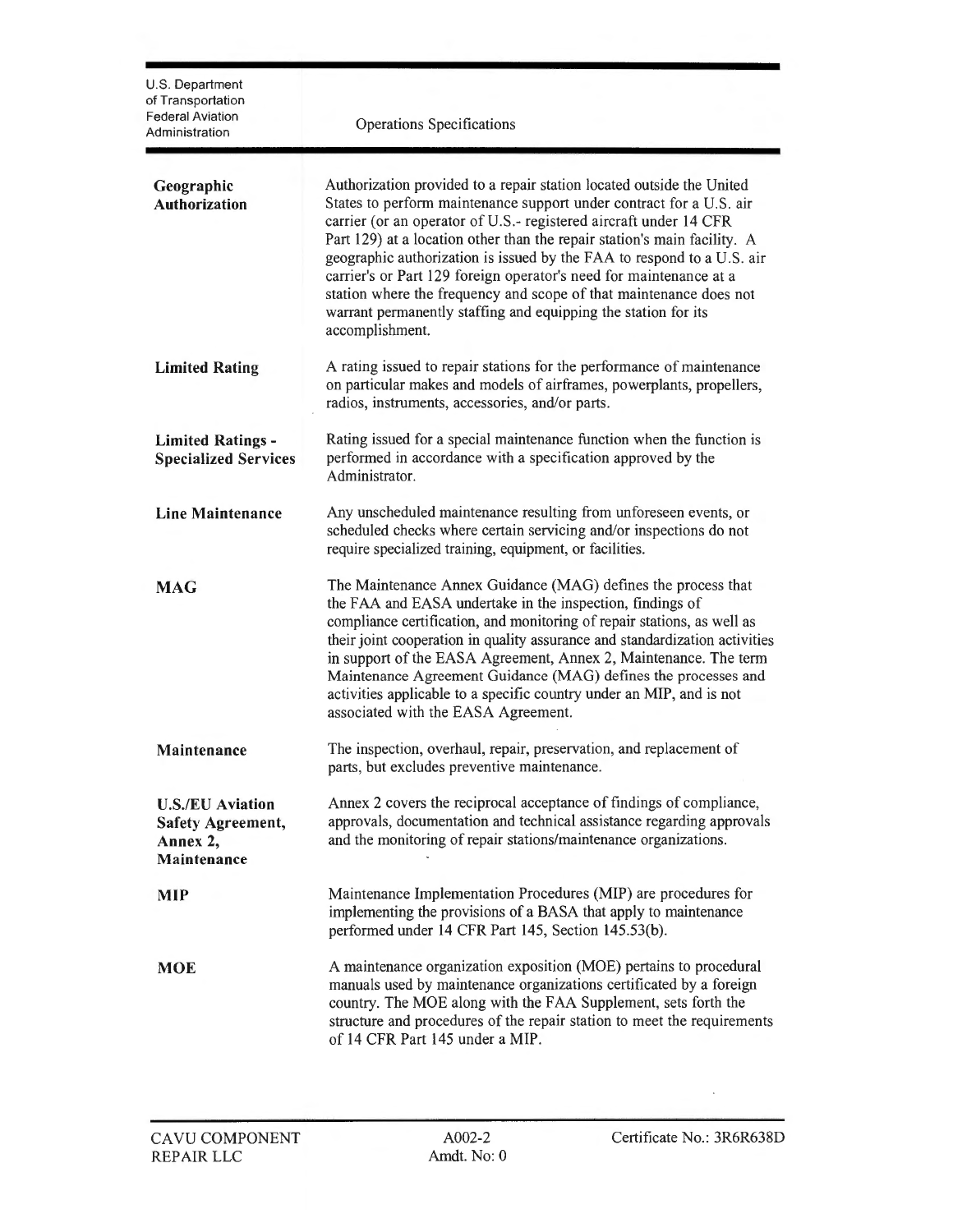| U.S. Department<br>of Transportation<br><b>Federal Aviation</b><br>Administration | <b>Operations Specifications</b>                                         |
|-----------------------------------------------------------------------------------|--------------------------------------------------------------------------|
| <b>Preventive</b><br>Maintenance                                                  | As defined in 14 CFR part 1 and part 43 appendix A,<br>subparagraph (c). |
| <b>QCM</b>                                                                        | <b>Quality Control Manual</b>                                            |
| <b>Repair Station located</b><br>in the United States                             | A FAA certificated repair station located in the United States.          |
| <b>Repair Station located</b><br>outside the United<br><b>States</b>              | A FAA certificated repair station located outside of the United States.  |
| <b>RSM</b>                                                                        | <b>Repair Station Manual</b>                                             |

l. The Certificate Holder applies for the Operations in this paragraph.

2. These Operations Specifications are approved by direction of the Administrator.



Digitally signed by Daniel K Gilligan, Principal Maintenance Inspector (WP07)<br>[1] EFFECTIVE DATE: 1/21/2020, [2] AMENDMENT #: 0 **DATE: 2020.01.15 08:08:50 -06:00** 

3. I hereby accept and receive the Operations Specifications in this paragraph.

 $e.$ gl

 $1 - 21 - 2020$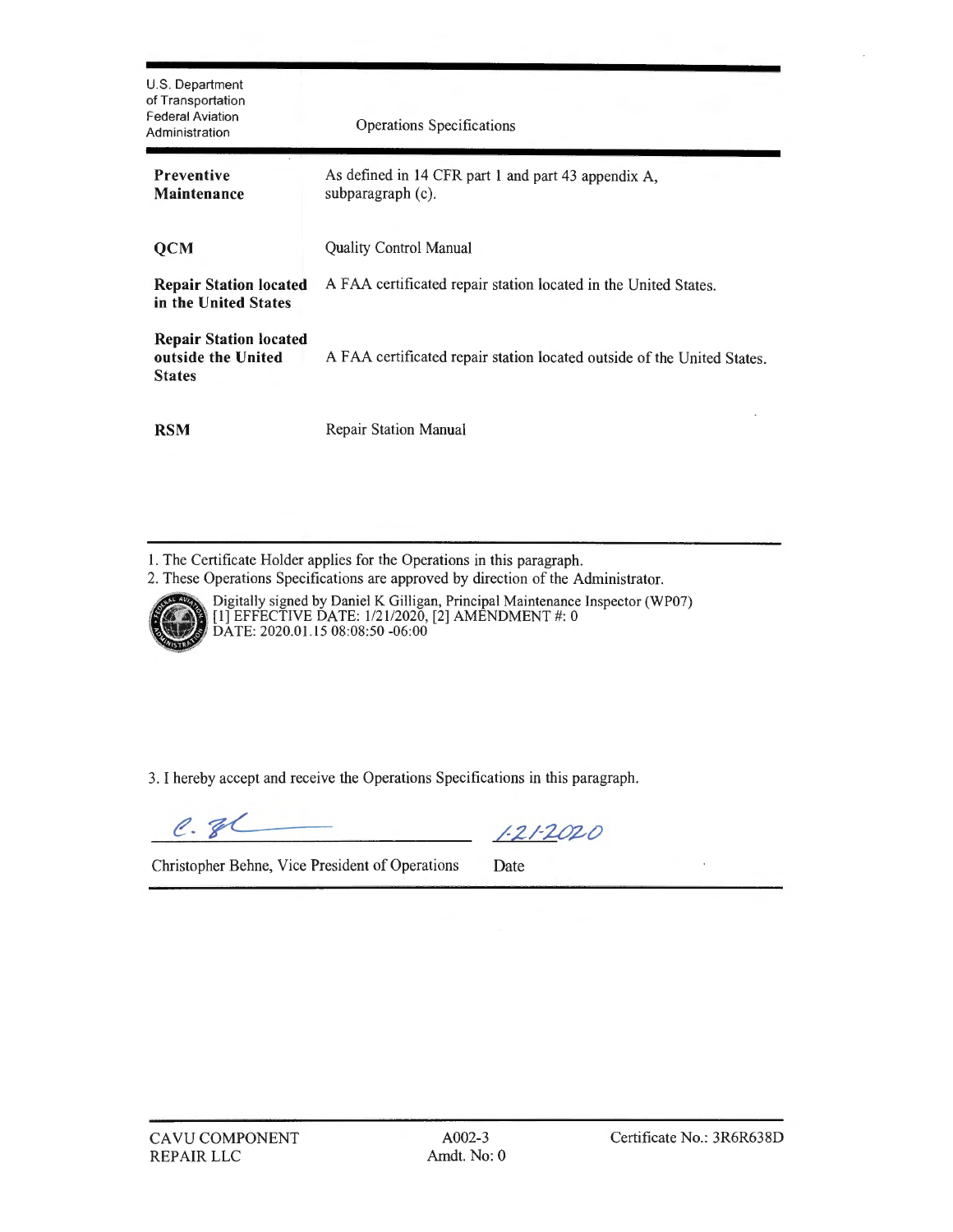**Operations Specifications** 

# **A003 . Ratings and Limitations HQ Control: 04/03/201 7**

# **HQ Revision: Ola**

The certificate holder is authorized the following Ratings and/or Limitations:

# **Class Ratings**

None authorized

# **Limited Ratings**

| <b>Rating</b>                     | <b>Manufacturer</b>                      | Make/Model                               | <b>Limitations</b>                                     |
|-----------------------------------|------------------------------------------|------------------------------------------|--------------------------------------------------------|
| Accessories                       | From the Capability List, as<br>amended. | From the Capability List, as<br>amended. | <b>Accessory Mechanical</b>                            |
| Airframe                          | From the Capability List, as<br>amended. | From the Capability List, as<br>amended. | Airframe Components<br>Only.<br>Not Complete Aircraft. |
| <b>Landing Gear</b><br>Components | From the Capability List, as<br>amended. | From the Capability List, as<br>amended. | None                                                   |

# **Limited Ratings - Specialized Services**

None Authorized

CA VU COMPONENT

REPAIR LLC

**Rating Specifications Limitations** 

A003-l Amdt. No: 0

 $\overline{\phantom{a}}$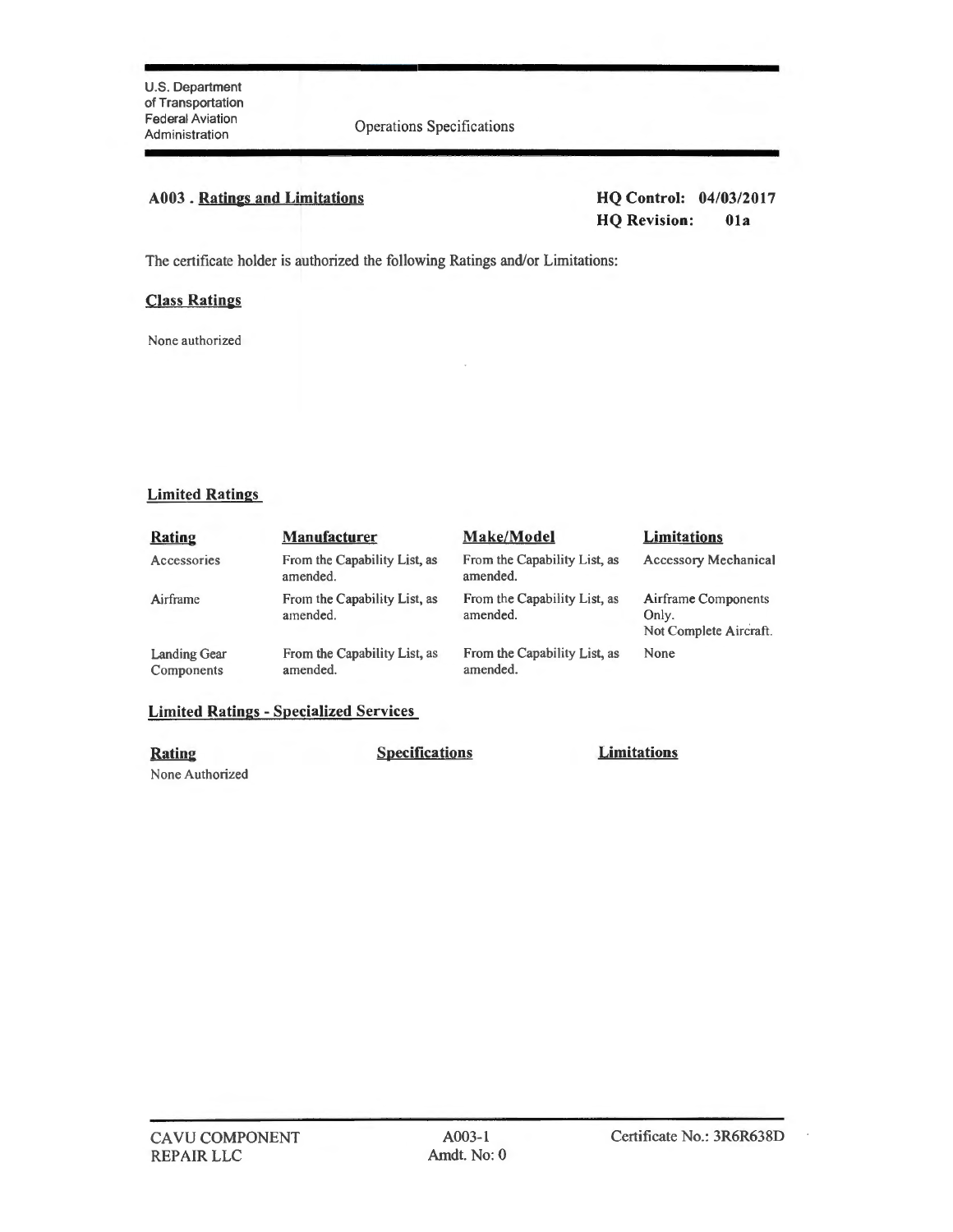U.S. Department of Transportation Federal Aviation<br>Administration

Operations Specifications

- 1. The Certificate Holder applies for the Operations in this paragraph.
- 2. These Operations Specifications are approved by direction of the Administrator.



Digitally signed by Daniel K Gilligan, Principal Maintenance Inspector (WP07)  $\left[1\right]$  EFFECTIVE DATE: 1/21/2020, [2] AMENDMENT #: 0 DATE: 2020.01.15 08:27:59 -06:00

3. I hereby accept and receive the Operations Specifications in this paragraph.

 $C.81$ 

 $1:21:2020$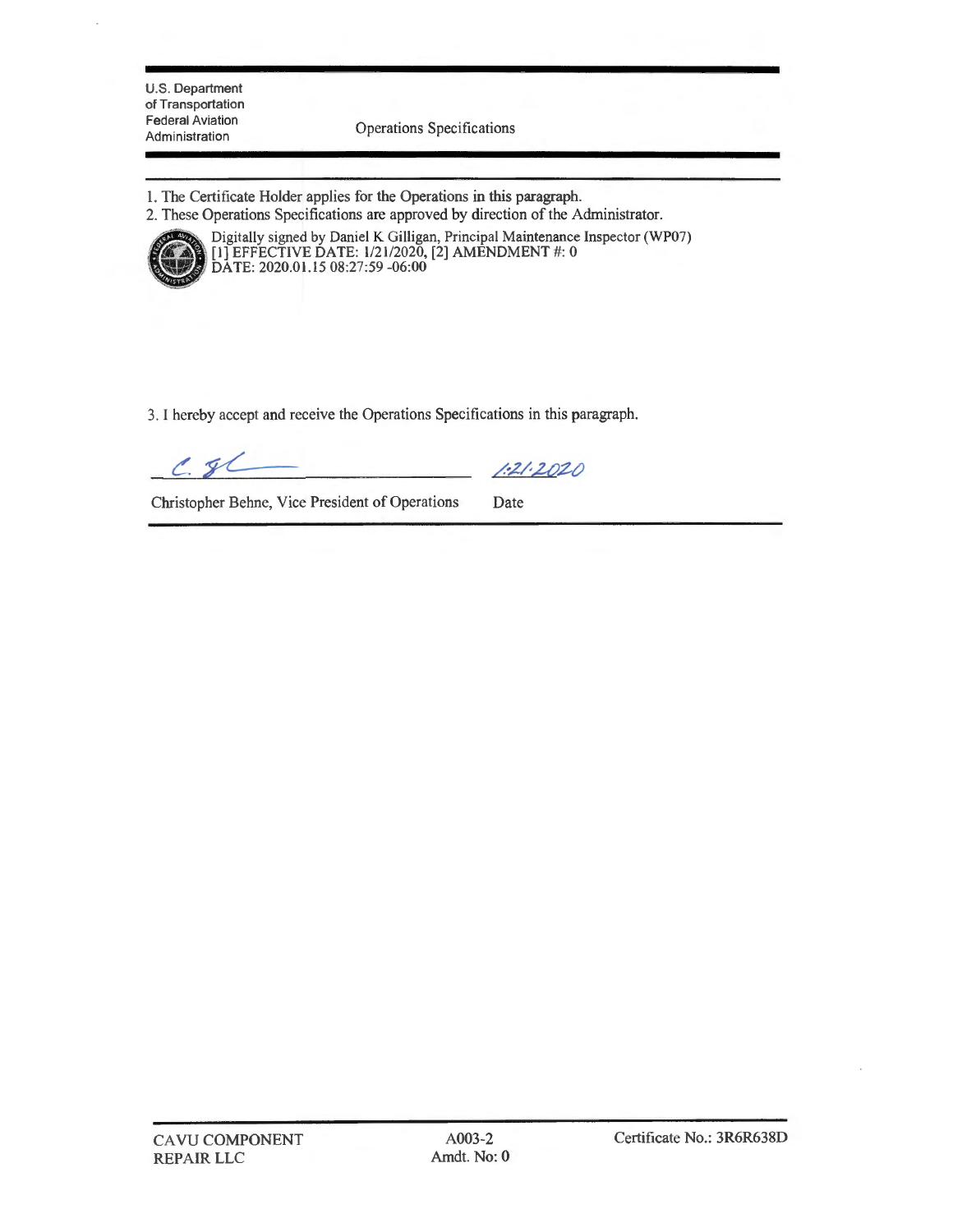$\cdot$ 

Pederal Aviation<br>Administration **Operations** Specifications

# **A004 . Summary of Special Authorizations and Limitations HQ Control: 09/23/1998 HQ Revision: 010**

# **a. The certificate holder, in accordance with the reference paragraphs, is authorized to:**

|                                                                                                              | Reference<br>Paragraphs |
|--------------------------------------------------------------------------------------------------------------|-------------------------|
| Use an acceptable electronic recordkeeping system, electronic/digital signature,<br>and/or electronic media. | A025                    |
| Conduct operations choosing to have an antidrug and alcohol misuse prevention<br>program.                    | A449                    |

### **b. The certificate holder is** *not authorized* **and** *shall not:*

 $\lambda$ 

 $\bar{\mathcal{A}}$ 

|                                                                                                                                                                                                                                                                            | Reference<br>Paragraphs      |
|----------------------------------------------------------------------------------------------------------------------------------------------------------------------------------------------------------------------------------------------------------------------------|------------------------------|
| Use Exemptions.                                                                                                                                                                                                                                                            | A005                         |
| Perform maintenance with ratings for repair stations located outside the United<br>States under a Bilateral Aviation Safety Agreement with Maintenance<br>Provisions.                                                                                                      | A060                         |
| Perform work, including continuous operations, at additional locations other than<br>at its primary fixed location.                                                                                                                                                        | A <sub>10</sub> <sup>1</sup> |
| Perform maintenance in accordance with foreign repair station geographic<br>authorizations.                                                                                                                                                                                | <b>B050</b>                  |
| Perform work, excluding continuous operations, at additional locations other than<br>at its primary Fixed Location.                                                                                                                                                        | D100                         |
| Perform line maintenance for cert. holders conducting operations under Parts<br>121 and 135 and for foreign carriers/persons operating non-U.S. registered<br>aircraft in common carriage under Part 129, apart from D100 which authorizes<br>that work away from station. | D <sub>107</sub>             |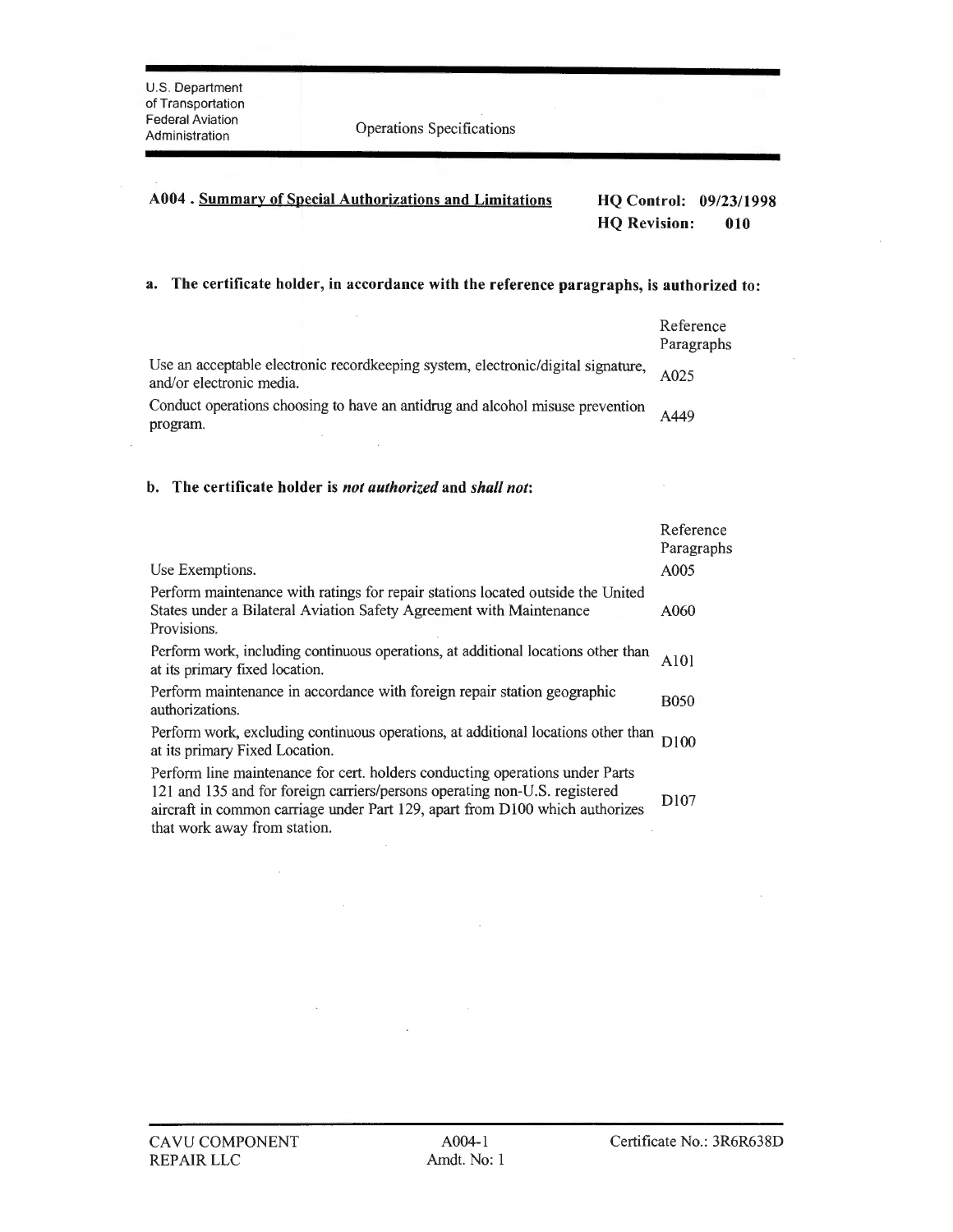U.S. Department of Transportation Federal Aviation<br>Administration

Operations Specifications

1. The Certificate Holder applies for the Operations in this paragraph.

2. These Operations Specifications are approved by direction of the Administrator.



Digitally signed by Daniel K Gilligan, Principal Maintenance Inspector (WP07) <sup>~</sup>[I-] EFFECTIVE DATE: 2/4/2020, [2] AMENDMENT#: 1 · DATE: 2020.02.04 10:35:28 -06:00

3. I hereby accept and receive the Operations Specifications in this paragraph.

 $C.7C$ 

 $2 - 6 - 20$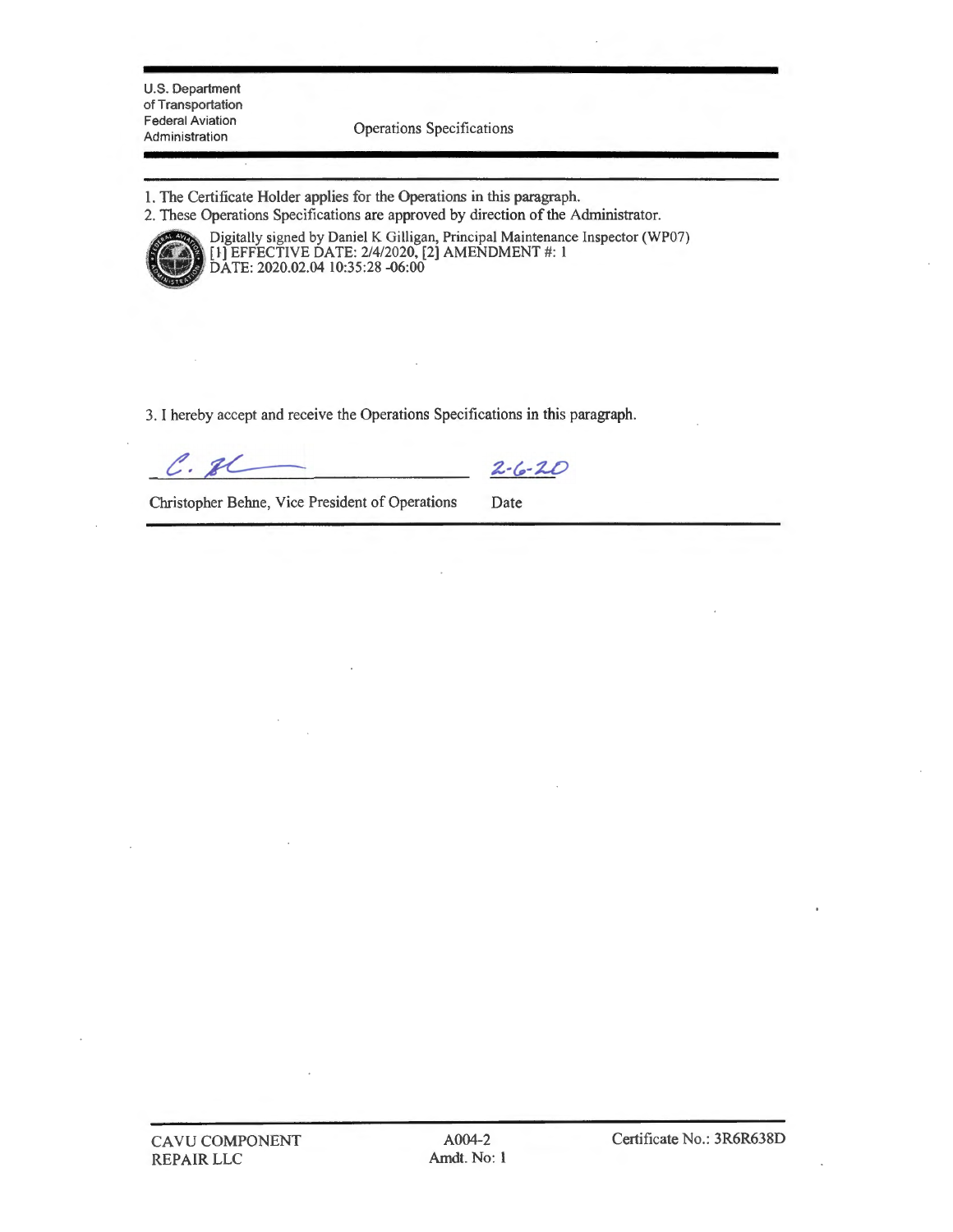Operations Specifications

# **A007** . **Desienated Persons**

**HQ Control: 09/08/2021 HQ Revision: 03a** 

a. The personnel listed in the following table are designated to officially apply for and receive operations specifications for the certificate holder indicated below.

| <b>Title</b>                                               | <b>Name</b>           | <b>Parts</b><br><b>Authorized</b> | <b>Email</b><br><b>Address</b> |
|------------------------------------------------------------|-----------------------|-----------------------------------|--------------------------------|
| FAA Accountable Manager, 145 / President/CEO               | Kocialski,<br>Kenneth | A,D                               |                                |
| Director of Operations / Vice President of Operations      | Allen, Damian         | A.D                               |                                |
| Director of Quality Assurance / Quality Control<br>Manager | Wilson, Heidi         | A,D                               |                                |

# **Table 1** - **Designated Persons to Apply for and Receive Authorizations**

b. The following personnel listed in Table 2 are designated by the certificate holder to receive Infonnation for Operators (InFO) messages for the certificate holder as indicated below. A receipt for the information by an operator or person is not required.

| <b>Name</b>   | <b>Email Address</b>                        | Telephone No.              | Type of Information to Receive |
|---------------|---------------------------------------------|----------------------------|--------------------------------|
| Allen, Damian | $d$ allen@cavuaerospace.com                 | 870-224-0700 ext. 1032 ALL |                                |
| Wilson, Heidi | hwilson@cavuaerospace.com                   | 870-224-0700 ext. 1045 ALL |                                |
|               | Kocialski, Kenneth   kenk@cavuaerospace.com | 870-224-0700 ext. 1006 ALL |                                |

### **Table 2** - **Designated to Receive InFO Messages**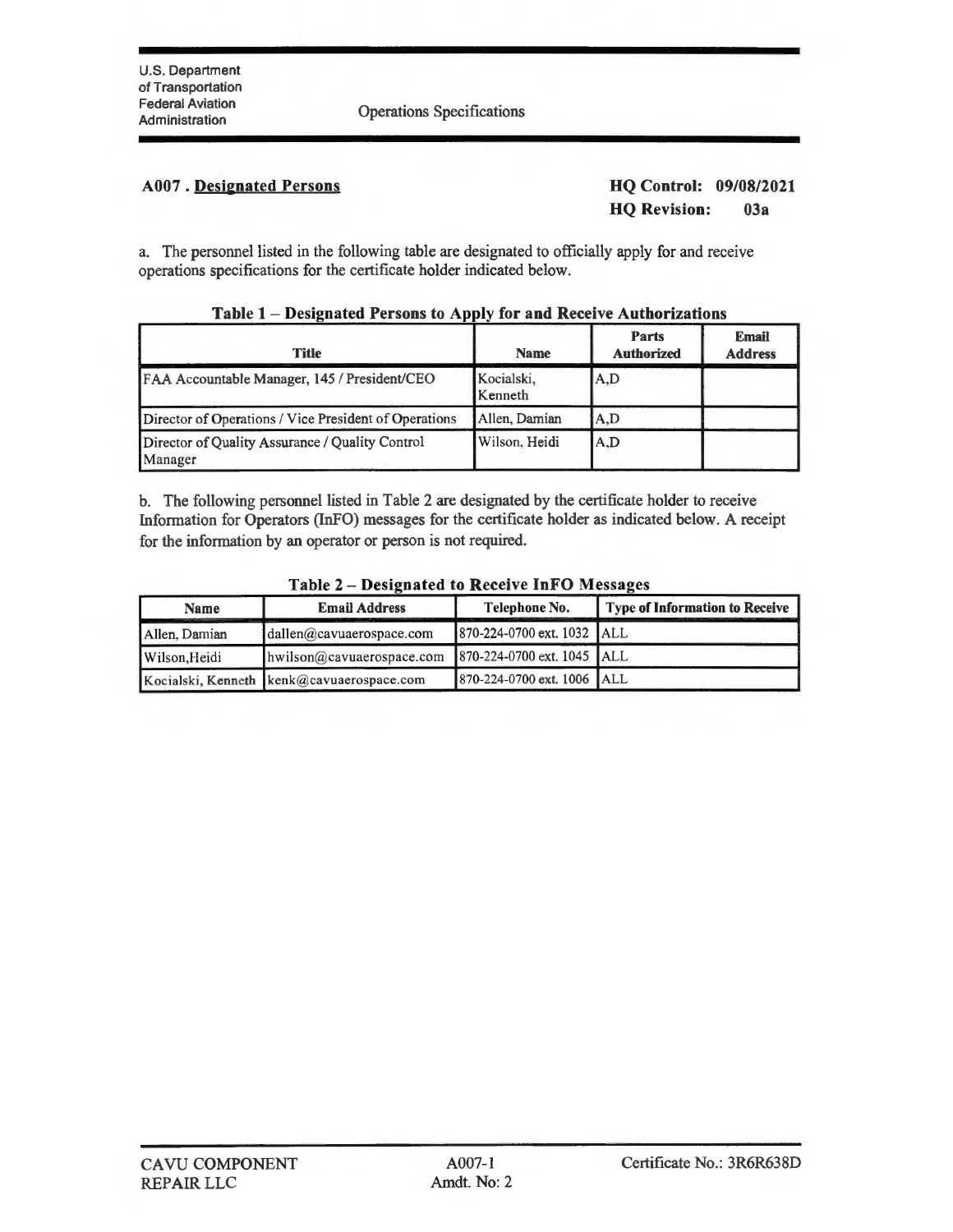U.S. Department of Transportation Federal Aviation

Administration Operations Specifications

- 1. Issued by the Federal Aviation Administration.
- 2. These Operations Specifications are approved by direction of the Administrator.



.. These Operations specifications are approved by direction of the Administrator.<br>Digitally signed by Randy L Weese, Principal Maintenance Inspector (WP07)<br>[1] EFFECTIVE DATE: 5/18/2022, [2] AMENDMENT #: 2 DATE: 2022.05.18 08:58:59 -05:00

3. I hereby accept and receive the Operations Specifications in this paragraph.

 $2/22$ 

Damian Allen, Vice President of Operations

Date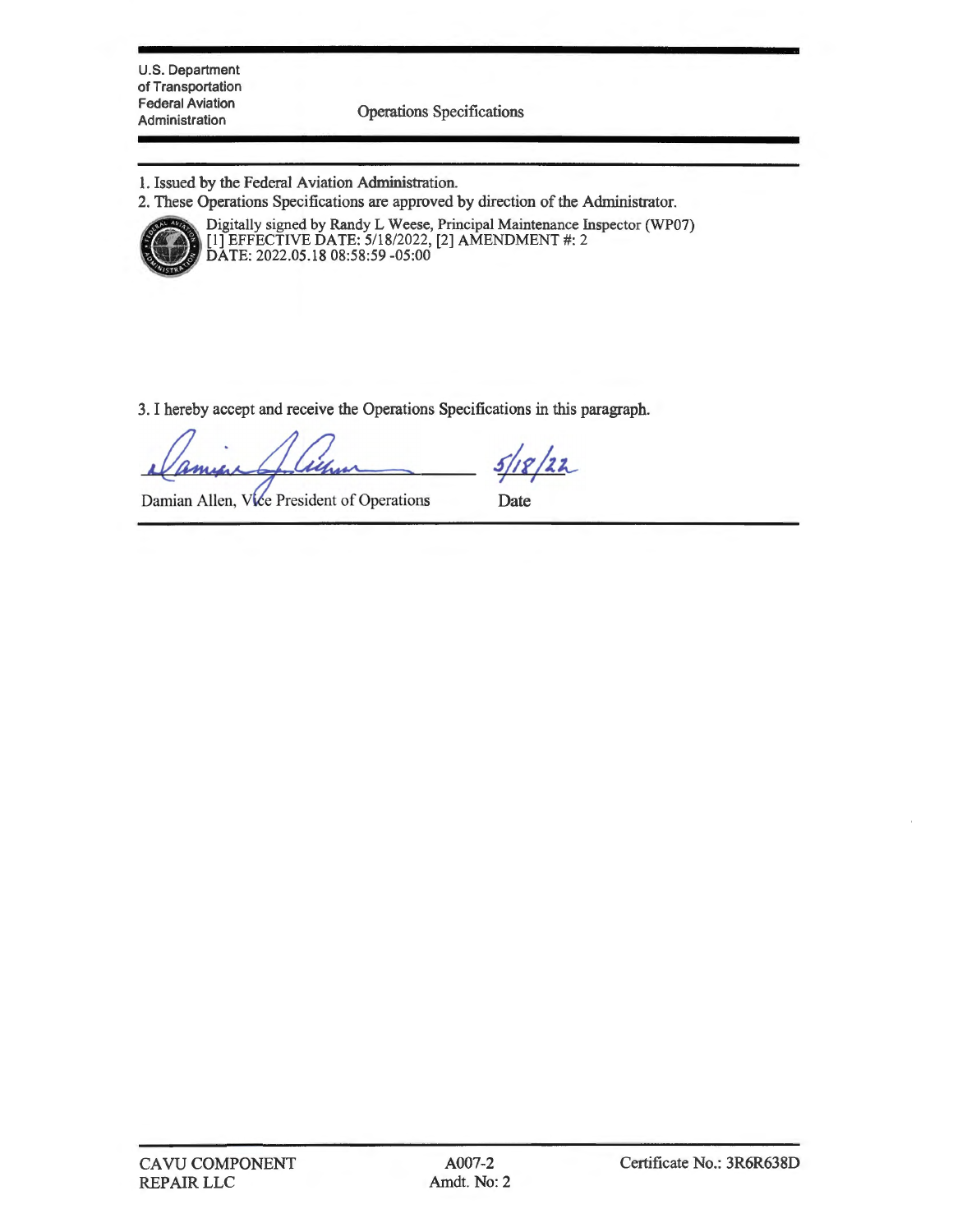Administration Operations Specifications

#### **A025** . **Electronic/Digital Recordkeeping System, Electronic/Digital Signature, and Electronic Media HQ Control: 04/03/2017 HQ Revision: 00b**

a. The certificate holder is authorized to use an acceptable electronic/digital recordkeeping system, described and/or referenced in this paragraph (if none, enter N/A.)

 $N/A$ 

b. The certificate holder is authorized the use of the following electronic/digital signature procedures (if none, enter 'N/A'').

 $N/A$ 

c. The certificate holder is authorized to use electronic media for the repair station and quality control manuals, if acceptable (if none, enter "N/A").

SEE Sec 9 of the Repair Station Quality Control Manual for Procedures.

<sup>2.</sup> These Operations Specifications are approved by direction of the Administrator.



Digitally signed by Daniel K Gilligan, Principal Maintenance Inspector (WP07) [l] EFFECTIVE DATE: 1/21/2020, [2] AMENDMENT#: 0 DATE: 2020.01.15 08:14:01 -06:00

3. I hereby accept and receive the Operations Specifications in this paragraph.

 $\ell.5\ell$ 

 $1.21 - 2020$ 

<sup>1.</sup> The Certificate Holder applies for the Operations in this paragraph.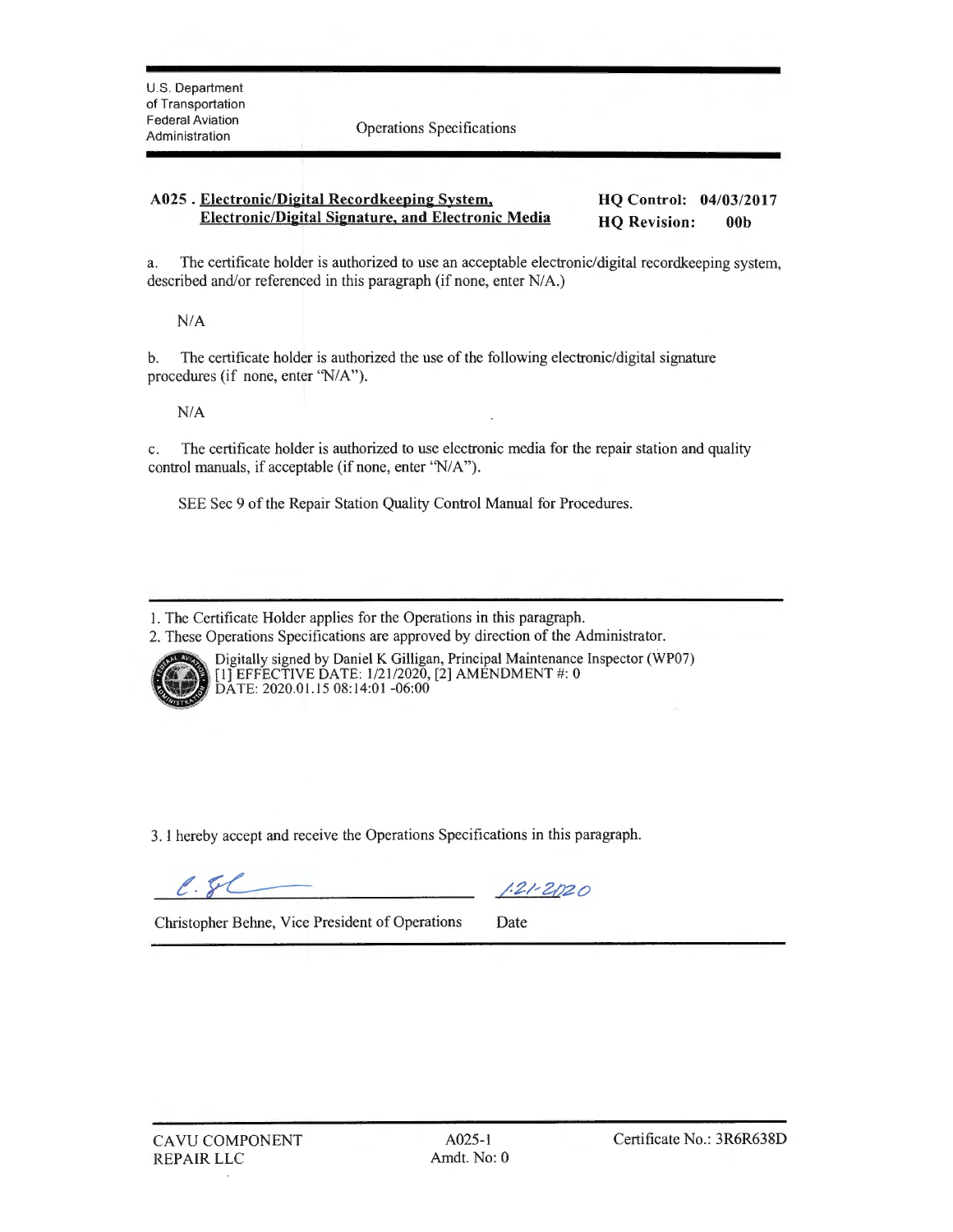Administration Operations Specifications

## **A449** . **Dru2 and Alcohol Testin2 Pro2ram HQ Control: 08/30/2021**

**HQ Revision: 00b** 

a. The 14 CFR Part 145 repair station certificate holder has implemented a drug and alcohol testing program because the certificate holder performs safety-sensitive functions for a 14 CFR Part 121, 121/135, and/or 135 certificate holder, and/or for a 14 CFR Part 91operator conducting operations under§ 91.147.

b. The certificate holder certifies that it will comply with the requirements of 14 CFR Part 120 and 49 CFR Part 40 for its drug and alcohol testing program.

c. Drug and alcohol testing program records are maintained and available for inspection by the FAA's Drug Abatement Compliance and Enforcement Inspectors at the location listed in Table 1 below:

| 1 AVIV 1<br><b>Location &amp; Telephone of Drug and Alcohol Testing Program Records</b> |  |  |
|-----------------------------------------------------------------------------------------|--|--|
|                                                                                         |  |  |
| Address:   7717 E Ray Road                                                              |  |  |
| Suite $#101$                                                                            |  |  |
| Mesa<br>City:                                                                           |  |  |
| AZ                                                                                      |  |  |
| 85212<br>$\mathbf{Zip}$ code: $\mathbf{\parallel}$                                      |  |  |
|                                                                                         |  |  |

**Table 1** 

# d. Limitations and Provisions.

(1) The FAA's Drug Abatement Division is responsible for oversight and enforcement of the DOT/FAA-mandated drug and alcohol testing program. Questions regarding the program requirements or regulations must be directed to the Drug Abatement Division at 202-267-8442 or drugabatement@faa.gov.

(2) The certificate holder is responsible for updating this operations specification when any of the following changes occur:

(a) Phone number and address where the drug and alcohol testing program records are kept.

(b) If the certificate holder's number of safety-sensitive employees goes to 50 and above, or falls below 50 safety-sensitive employees.

(3) The certificate holder with 50 or more employees performing a safety-sensitive function on January 1 of the calendar year must submit an annual report to the Drug Abatement Division of the FAA.

(4) The certificate holder with fewer than 50 employees performing a safety-sensitive function